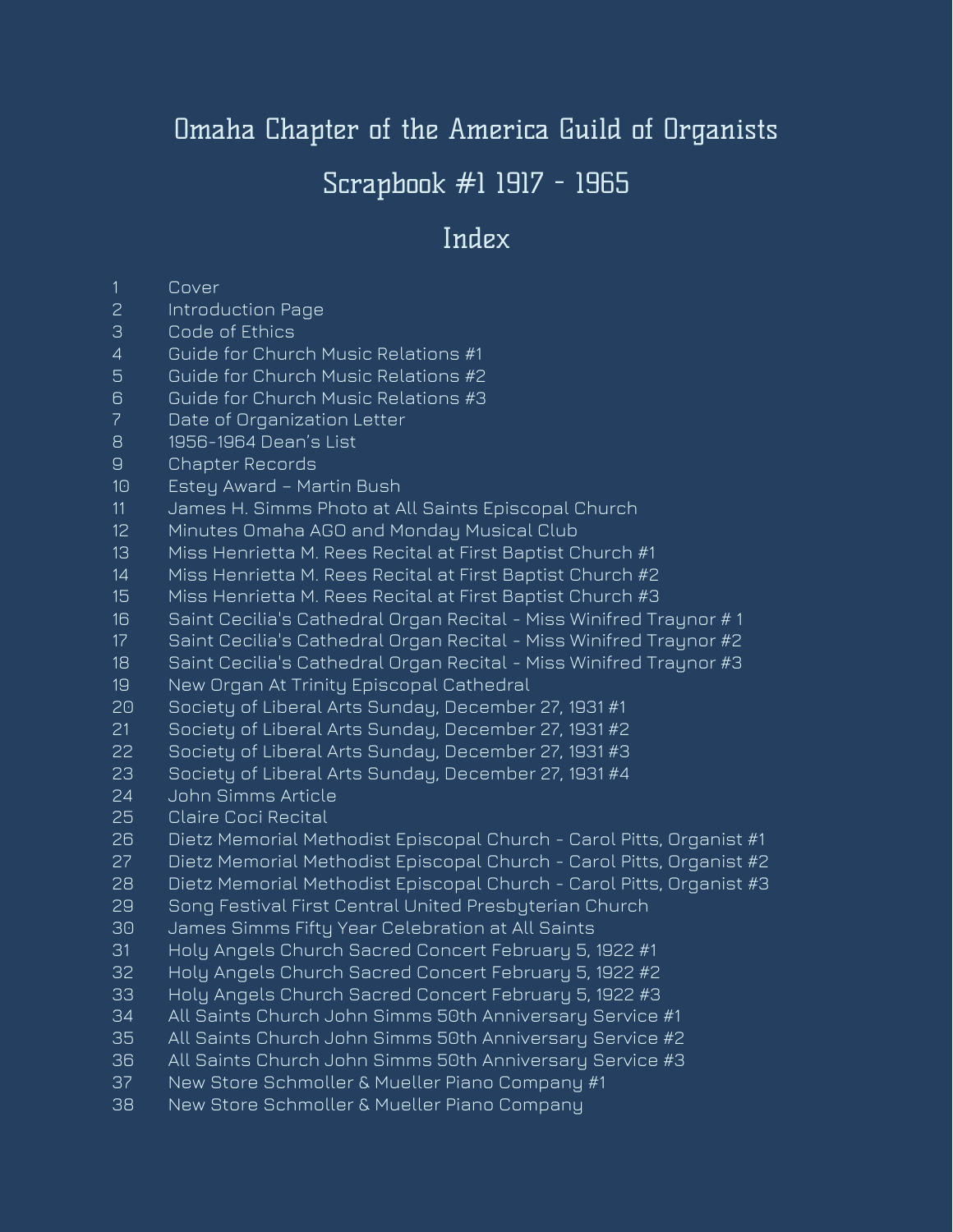- New Store Schmoller & Mueller Piano Company #2
- 40 Hymn Festival Service First Presbyterian Church, February 27<sup>th</sup>, 1938 #1
- 41 Hymn Festival Service First Presbyterian Church, February 27<sup>th</sup>, 1938 #2
- 42 Hymn Festival Service First Presbyterian Church, February 27<sup>th</sup>, 1938 #3
- 43 Hymn Festival Service First Presbyterian Church, February 27<sup>th</sup>, 1938 #4
- Minutes January 20, 1941
- Minutes November 12, 1941
- 1947 Dues Paying Members
- Henrietta Rees Associate Certificate 1913
- John Simms Honorary Member Documentation 1951
- John Simms 43rd Anniversary All Saints Episcopal Church
- Note from John Simms
- Ben Stanley Death Notice
- Louise Shadduck Zabriskie Photo
- 1953 Membership Dues Increase
- Nebraska Chapter Golden Anniversary Certificate
- 1947 Nebraska Chapter Officers
- 1947 Dues Notice from Nation
- Ruth Rees Letter to Miss Dobson #1
- Ruth Rees Letter to Miss Dobson #2
- Samuel Rees Letter to Miss Dobson 1
- Samuel Rees Letter to Miss Dobson 2
- 1949-1950 Nebraska Chapter Officers and Members
- 1951 Election of Officers
- Claire Coci Recital Article for the Diapason
- 35th Anniversary Charter Member Photo
- Richard Ellsasser Recital First Baptist Church February 27, 1951
- Father Schmidt Elected Head of Musicians Union
- 400th Anniversary of the Genevan Psalter
- 400th Anniversary of the Genevan Psalter Article
- 400th Anniversary of the Genevan Psalter Article
- 71 400th Anniversary of the Genevan Psalter Article
- 400th Anniversary of the Genevan Psalter Program Invitation
- General United Presbyterian Church 400th Anniversary of the Genevan Psalter Program
- Supplementary By-Laws Omaha Chapter
- Carl Weinrich Recital at Kountze Memorial Lutheran Church #1
- Carl Weinrich Recital at Kountze Memorial Lutheran Church #2
- Carl Weinrich Recital at Kountze Memorial Lutheran Church #3
- Weinrich Recital Article
- 78 Pronunciation of Church Latin #1
- Pronunciation of Church Latin #2
- Pronunciation of Church Latin #3
- 81 Pronunciation of Church Latin #4
- 1954 Charter Constitution and By-Laws #1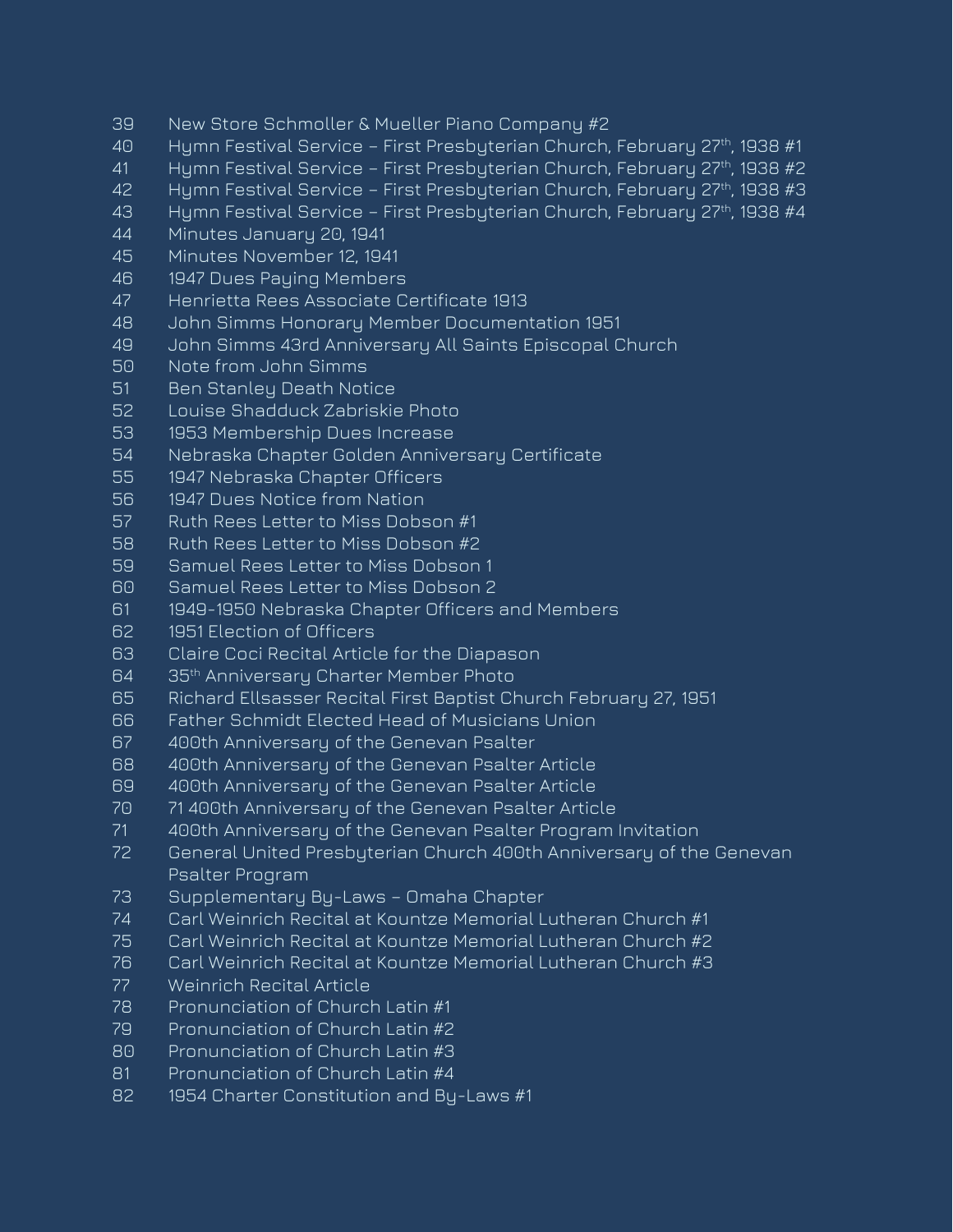- 83 1954 Charter Constitution and By-Laws #2 84 1954 Charter Constitution and By-Laws #3 85 1954 Charter Constitution and By-Laws #4 86 1954 Charter Constitution and By-Laws #5 87 1954 Charter Constitution and By-Laws #6 88 1954 Charter Constitution and By-Laws #7 89 1954 Charter Constitution and By-Laws #8 90 1954 Charter Constitution and By-Laws #9 91 1954 Charter Constitution and By-Laws #10 92 1954 Charter Constitution and By-Laws #11 93 1954 Charter Constitution and By-Laws #12 94 1954 Charter Constitution and By-Laws #13 95 1954 Charter Constitution and By-Laws #14 96 1954 Charter Constitution and By-Laws #15 97 1954 Charter Constitution and By-Laws #16 98 1954 Charter Constitution and By-Laws #17 99 1954 Charter Constitution and By-Laws #18 100 1954 Charter Constitution and By-Laws #19 101 1954 Charter Constitution and By-Laws 102 1954 Charter Constitution and By-Laws103 1954 Charter Constitution and By-Laws 104 1954 Charter Constitution and By-Laws 105 1954 Charter Constitution and By-Laws 106 1954 Charter Constitution and By-Laws 107 1954 Charter Constitution and By-Laws 108 1954 Charter Constitution and By-Laws 109 1954 Charter Constitution and By-Laws 109 By-Laws 110 By-Laws 111 By-Laws 112 1956 Opening Meeting 113 Name Change to Omaha Chapter 114 Name Change to Omaha Chapter from National 115 UNO All-City Church Choir Festival.jpg 116 UNO All-City Church Choir Festival.jpg 117 UNO All-City Church Choir Festival 117 UNO All-City Church Choir Festival 118 UNO All-City Church Choir Festival 119 UNO All-City ChurchChoir Festival 120 Omaha Regional Convention 1955 Boys Town Choir Concert 120 Omaha Regional Convention 1955 Boys Town Choir Concert 122 Omaha Regional Convention 1955 Boys Town Choir Concert
- 123 Group Photo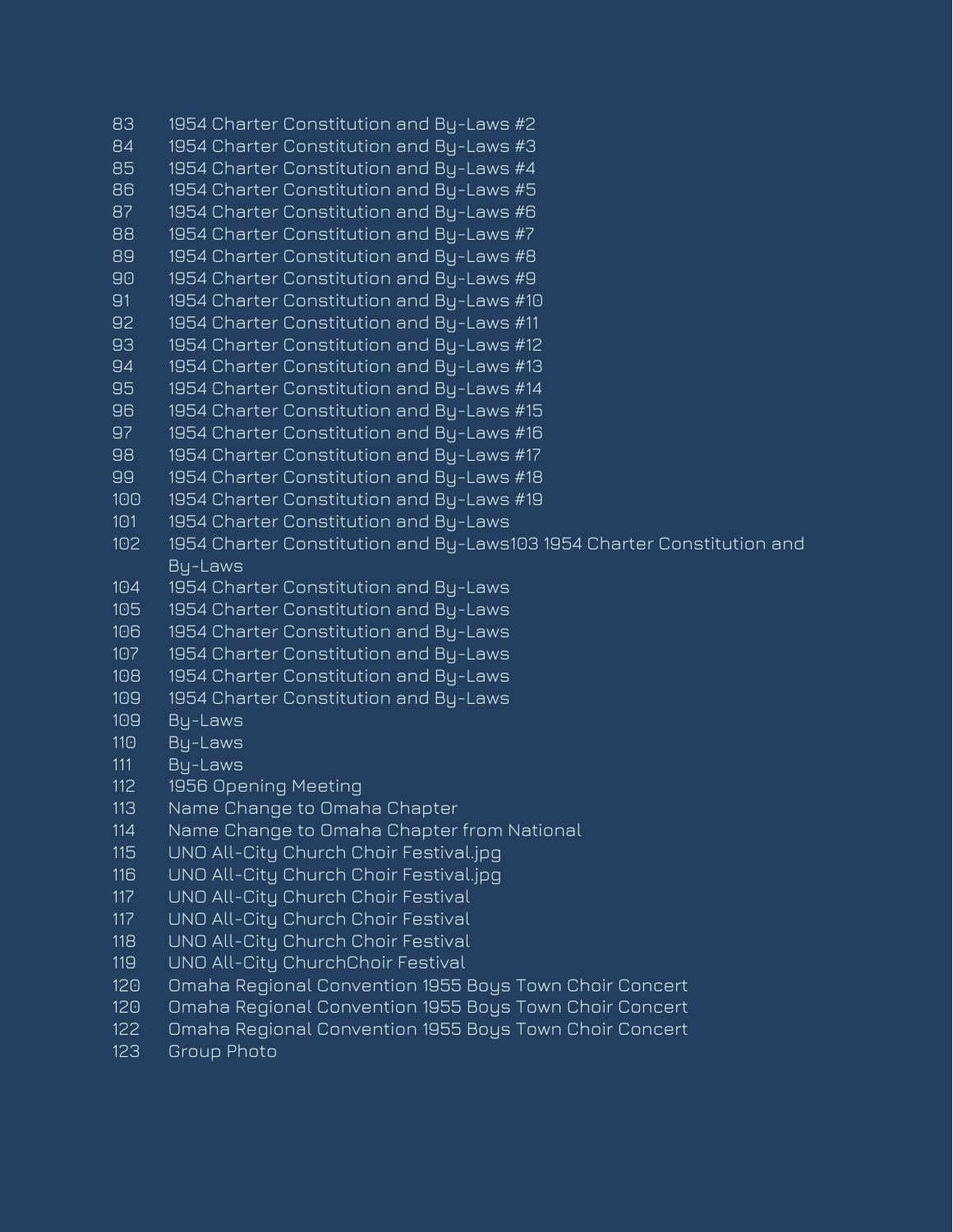- 124 Photo Louise Siedel, Cecil Slocom, Rudolf Siedel, Richard Duncan, Eloise McNichols
- 125 Rushton Accident
- 126 1955 Regional Convention Report
- 127 1955 Regional Convention Report
- 128 1955 Regional Convention Thank You Letter
- 129 1956 Omaha Chapter Membership List.jpg
- 130 1955 Regional Convention Catherine Crozier Recital
- 131 Photo
- 132 Omaha and Lincoln Joint Meeting 1957
- 133 Wedding Music Program at Kountze Memorial Evangelical Lutheran Church
- 134 Lincoln Chapter Carillon Recital Feb 1958
- 135 Omaha AGO & Omaha Music Teachers Assn Advent Christmas Convert Dec 1957 1
- 136 Omaha AGO & Omaha Music Teachers Assn Advent Christmas Convert Dec 1957
- 137 Omaha AGO & Omaha Music Teachers Assn Advent Christmas Convert Dec 1957
- 138 1951 New Officers
- 139 Brief Sketch of the AGO 1
- 140 Brief Sketch of the AGO 2
- 141 Brief Sketch of the AGO 3
- 142 Margaret Rickerd Scharf Recital Nov 1958
- 143 Margaret Rickerd Scharf Recital Nov 1958
- 144 Margaret Rickerd Scharf Recital Nov 1958
- 145 Margaret Rickerd Scharf Recital Nov 1958
- 146 Martin Bush Letter
- 147 Martin Bush Letter
- 148 September 1958 Meeting
- 149 Yale Music
- 150 Film Program October 1958
- 151 Film Program October 1958
- 152 Film Program October 1958
- 153 Festival of Choirs Feb 1959
- 154 Festival of Choirs Feb 1959
- 155 Festival of Choirs Feb 1959
- 156 Festival of Choirs Feb 1959
- 157 Festival of Choirs Thank You
- 160 Festival of Choirs 20 Cent Cost per Student
- 161 May 31 Meeting
- 162 Hymn Festival Nov 1959
- 163 Margaret Rickerd Scharf Recital Nov 1958
- 164 Margaret Rickerd Scharf Recital Nov 1958
- 165 Margaret Rickerd Scharf Recital Nov 1958
- 166 Margaret Rickerd Scharf Recital Nov 1958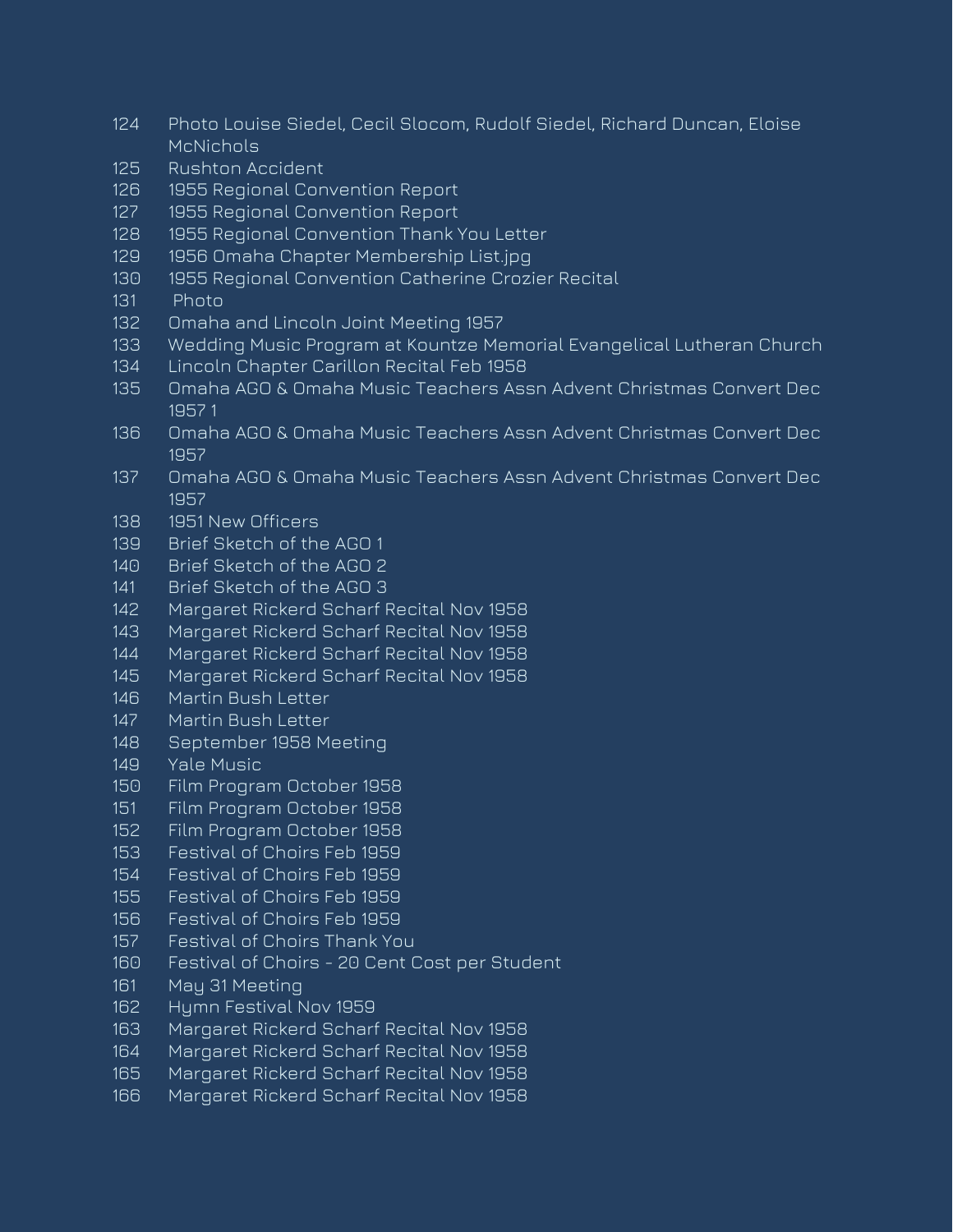167 March 28 1960 Meeting 168 Offutt Tour Oct 1960 169 Offutt Tour Oct 1960 170 Offutt Tour Thank You 171 Robert Baker Recital Nov 21 1960 172 Robert Baker Recital Nov 21 1960 173 Robert Baker Recital Nov 21 1960 174 Robert Baker Recital Nov 21 1960 175 Robert Baker Recital Nov 21 1960 176 Robert Baker Recital Nov 21 1960 177 Robert Baker Recital Nov 21 1960 178 Robert Baker Recital Nov 21 1960 179 Progressive Supper and Church Visitation Jun 6 1960 180 St. Paul Festival of Hymns with Austin Lovelace Apr 16 1961 181 St. Paul Festival of Hymns with Austin Lovelace Apr 16 1961 182 St. Paul Festival of Hymns with Austin Lovelace Apr 16 1961 183 1961 Roster 184 1961 Roster 185 1961 Roster 185 1961 Roster 186 1961 Roster 187 1961 Roster 188 1961 Roster 189 1961 Roster 190 1961 Roster 8.jpg 191 1961 Roster 9 192 St. Cecilia Cathedral Choir May 8 1961 193 St. Cecilia Cathedral Choir May 8 1961 193 St. Cecilia Cathedral Choir May 8 1961 194 St. Cecilia Cathedral Choir May 18 1961 195 Marilyn Mason Concert 196 Marilyn Mason Concert 197 Marilyn Mason Concert 3.jpg 198 Marilyn Mason Concert 199 Marilyn Mason Concert 200 Marilyn Mason Concert 201 Marilyn Mason Concert 7 202 Marilyn Mason Concert 203 Meeting at Boys Town 204 Meeting at Boys Town 205 Mar 5 1961 Meeting 206 Nov 1 1960 Meeting 207 Nov 1 1961 Meeting 208 Josephine Waddell Presentation 209 Apr 1961 Meeting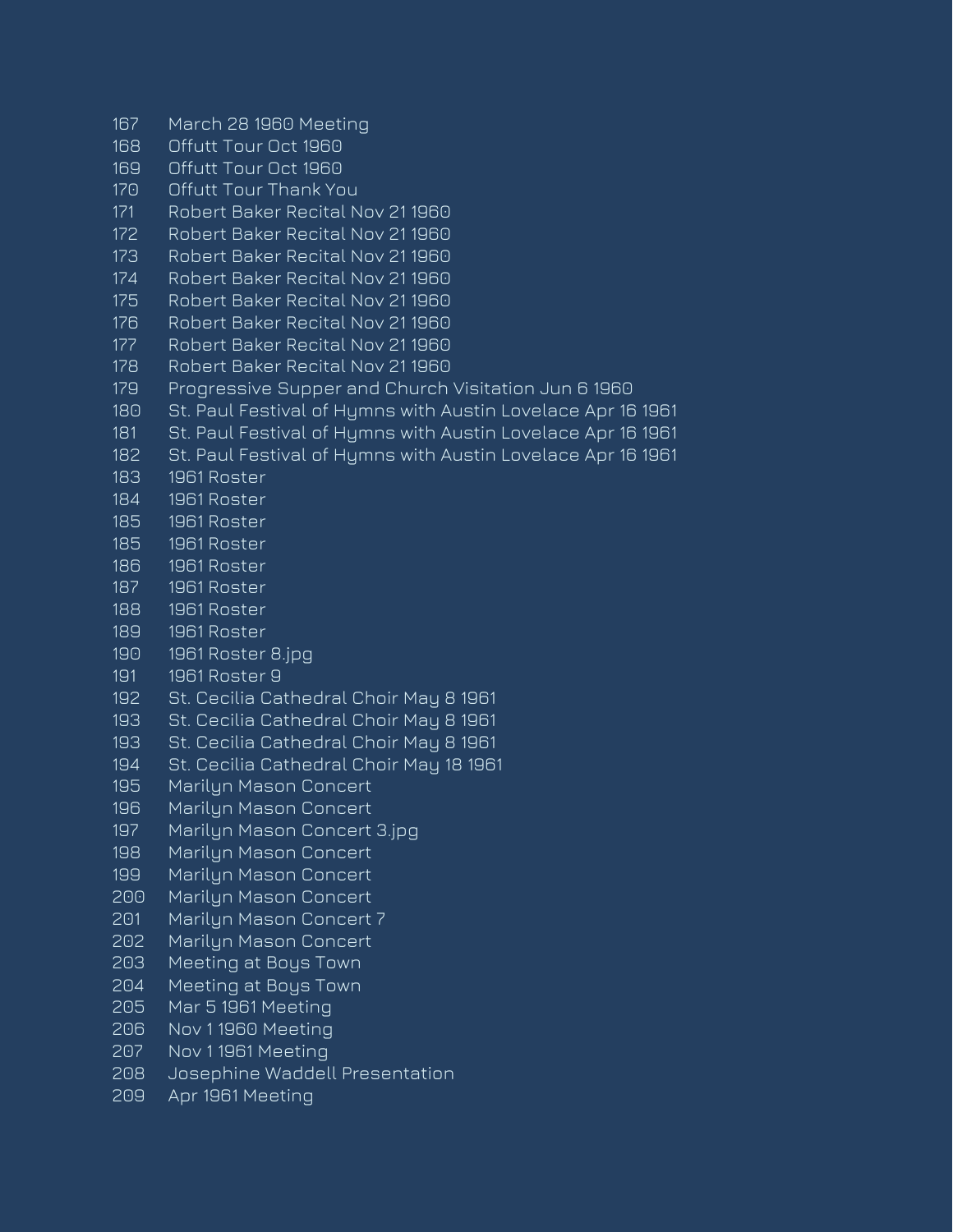- 210 Season Final Meeting
- 211 Meeting 1960
- 212 Mar 1961 Meeting
- 213 1961 Meeting
- 214 Meeting with Social Hour
- 215 1960 Meeting
- 216 June Meeting
- 217 Dr. George Michael Recital at First Central
- 218 Dr. George Markey Recital and Workshop
- 219 Dr. George Markey Recital and Workshop
- 220 Dr. George Markey Recital and Workshop
- 221 Sunday Board Meeting
- 222 Dr. George Markey Piano Important!
- 223 Dr. George Markey Recital 1962
- 224 Dr. George Markey Recital 1962
- 225 Dr. George Markey Recital 1962
- 226 Central Nebraska Chapter Four Recitals 1963
- 227 Hasting College Organ Faculty Recital Jun 16, 1963
- 228 David Craighead Recital Jun 17, 1963.
- 229 Jan Bender Recital Jun 18, 1963.jpg
- 230 1962 Roster
- 231 1962 Roster
- 232 1962 Roster
- 233 1962 Roster
- 234 1962 Roster
- 235 1962 Roster
- 236 1962 Roster
- 237 1962 Roster
- 238 1962 Roster
- 239 1962 Roster
- 240 1962 Roster
- 241 Elaine Chand Redital Jan 8 1962
- 243 Richard Hoffland Multiple Choirs Workshop
- 244 Richard Hoffland Multiple Choirs Workshop
- 245 Central Nebraska Regional Convention 1963
- 246 Central Nebraska Regional Convention 1963
- 247 Central Nebraska Regional Convention 1963
- 248 Central Nebraska Regional Convention 1963
- 249 Central Nebraska Regional Convention 1963
- 250 Central Nebraska Regional Convention 1963
- 251 Central Nebraska Regional Convention 1963
- 252 Central Nebraska Regional Convention 1963
- 253 Central Nebraska Regional Convention 1963
- 254 Central Nebraska Regional Convention 1963
- 255 Central Nebraska Regional Convention 1963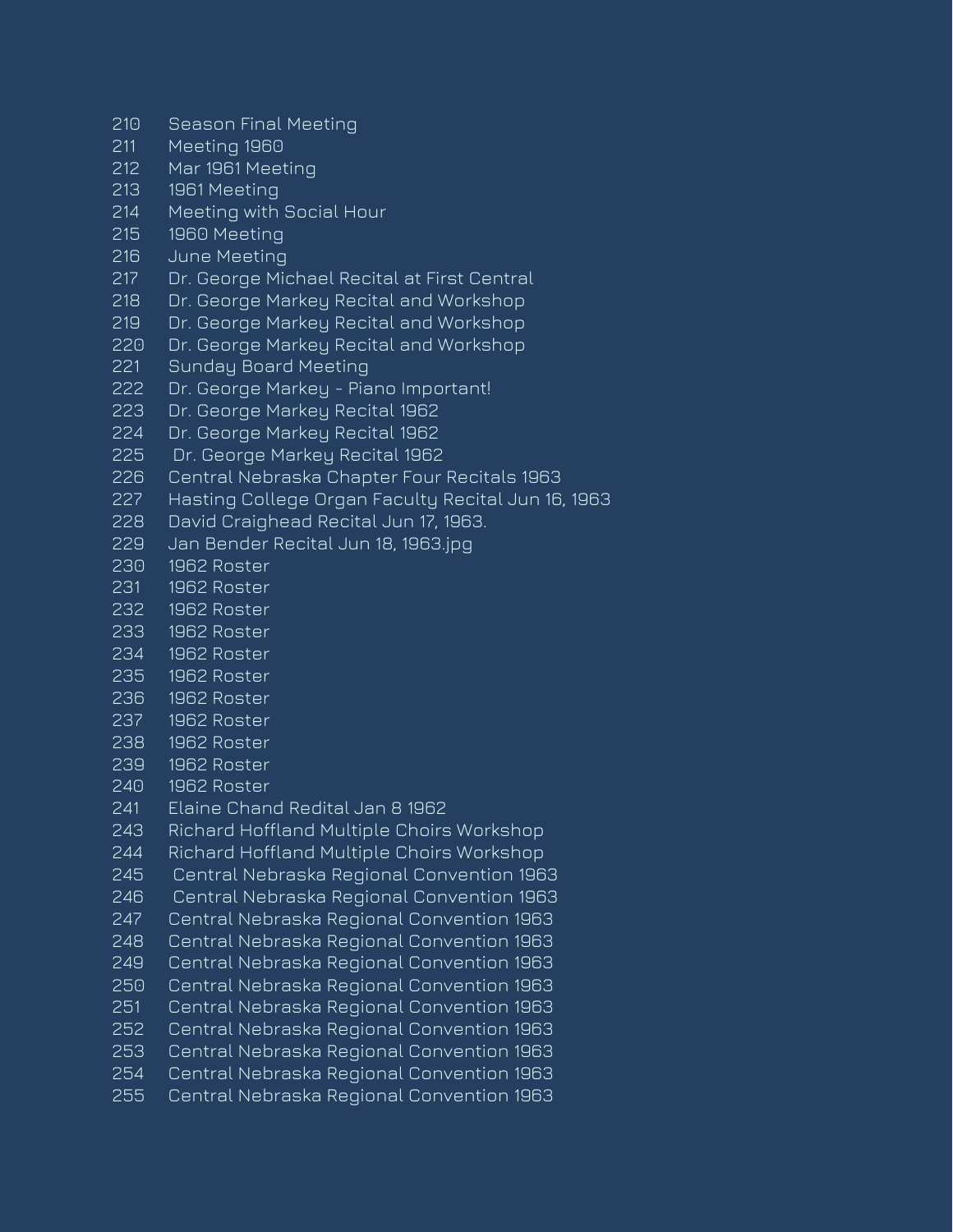- 256 Central Nebraska Regional Convention 1963
- 257 Central Nebraska Regional Convention 1963
- 258 Central Nebraska Regional Convention 1963
- 259 Central Nebraska Regional Convention 1963
- 260 Central Nebraska Regional Convention 1963
- 261 Central Nebraska Regional Convention 1963
- 262 Central Nebraska Regional Convention 1963
- 263 Central Nebraska Regional Convention 1963
- 264 Central Nebraska Regional Convention 1963
- 265 Meeting at Elmwood Park265 Meeting at Elmwood Park
- 266 Wayne Kallstrom Recital
- 267 Final Meeting Warren and Margaret Scharf Recital
- 268 Board Meeting
- 269 Board Meeting
- 270 Final Meeting Warren and Margaret Scharf Recital
- 271 Final Meeting Warren and Margaret
- 272 Organ and Christmas Music Program
- 273 Frank Greeen Program
- 274 Bach Liturgical Year Program 275 St. Olaf Choir Concert in Fremont, NE276 Omaha Meetings in Diapason 1962
- 277 Omaha Meetings in Diapason 1962
- 278 Dr. Clarence Dicksonson Article Diapason 1963
- 279 Vesta Dobson Elected Dean 1961
- 280 Dr. Warren Scharf Recital Jun 1962
- 281 Meeting on Electronic Organs 282 Diapason Article Trinity Lutheran New Organ
- 283 Trinity Lutheran Church Organ Dedication
- 284 Trinity Lutheran Church Organ Dedication
- 285 Noyes Bartholomew Home Organ Article
- 285 Noyes Bartholomew Home Organ Program
- 286 Trinity Lutheran New Organ Program
- 287 Trinity Lutheran Church Organ Dedication
- 288 Trinty Lutheran Youth Start Organ Fund
- 289 Sep 1963 Guild Dinner
- 290 Omaha Lincoln Joint Meeting
- 291 Music Appreciation Event
- 292 Jul 1963 Meeting at St. Cecilia
- 293 Omaha Meetings in the Diapason
- 294 Emanuel Leemans Recital at St. Cecilia
- 295 Emanuel Leemans Recital at St. Cecilia
- 296 Central Lutheran Theological Seminary Fremont NE Concert at Kountze Jan 20, 1963
- 297 Central Lutheran Theological Seminary Fremont NE Concert at Kountze Jan 20, 1963
- 298 Omaha Lincoln Joint Meeting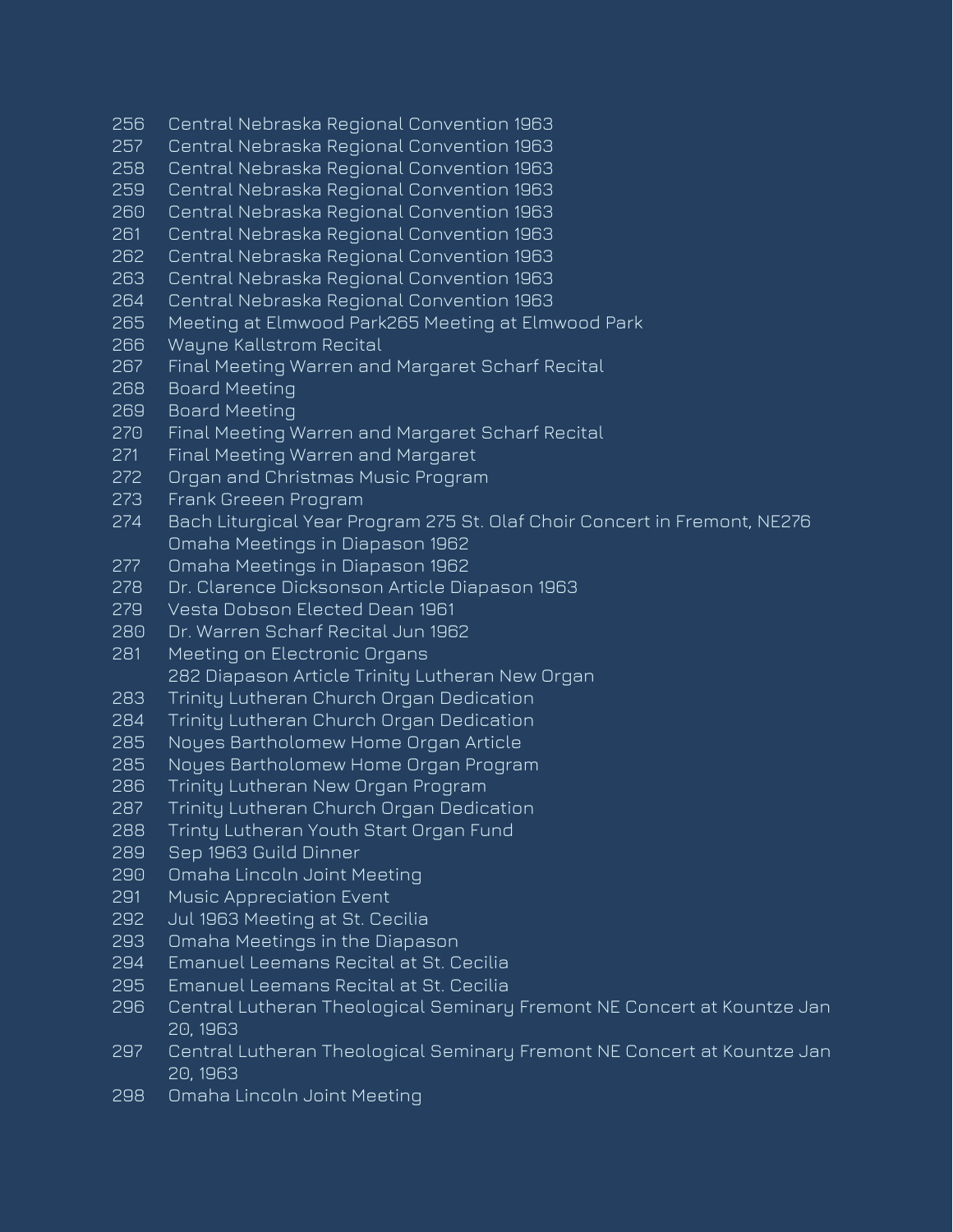- 299 Emmanuel Leeman Recital St. Cecilia Cathedral May 21 1963
- 300 Christmas Silver Tea at First Central Congregational Dec 12 1963
- 201 Marilyn Mason Concert 7
- 202 Marilyn Mason Concert
- 203 Meeting at Boys Town
- 204 Meeting at Boys Town
- 205 Mar 5 1961 Meeting
- 206 Nov 1 1960 Meeting
- 207 Nov 1 1961 Meeting
- 208 Josephine Waddell Presentation
- 209 April 1961 Meeting
- 210 Season Final Meeting
- 211 Meeting 1960
- 212 Mar 1961 Meeting
- 213 1961 Meeting
- 214 Meeting with Social Hour
- 215 1960 Meeting
- 216 June Meeting
- 217 Dr. George Michael Recital at First Central
- 218 Dr. George Markey Recital and Workshop
- 219 Dr. George Markey Recital and Workshop
- 220 Dr. George Markey Recital and Workshop
- 221 Sunday Board Meeting
- 222 Dr. George Markey Piano Important!
- 223 Dr. George Markey Recital 1962
- 224 Dr. George Markey Recital 1962
- 225 Dr. George Markey Recital 1962
- 226 Central Nebraska Chapter Four Recitals 1963
- 227 Hasting College Organ Faculty Recital Jun 16, 1963
- 228 David Craighead Recital June 17, 1963.
- 229 Jan Bender Recital June 18, 1963.jpg
- 230 1962 Roster
- 231 1962 Roster
- 232 1962 Roster
- 233 1962 Roster
- 234 1962 Roster
- 235 1962 Roster
- 236 1962 Roster
- 237 1962 Roster
- 238 1962 Roster
- 239 1962 Roster
- 240 1962 Roster
- 241 Elaine Chand Redital Jan 8 1962243 Richard Hoffland Multiple Choirs Workshop
- 244 Richard Hoffland Multiple Choirs Workshop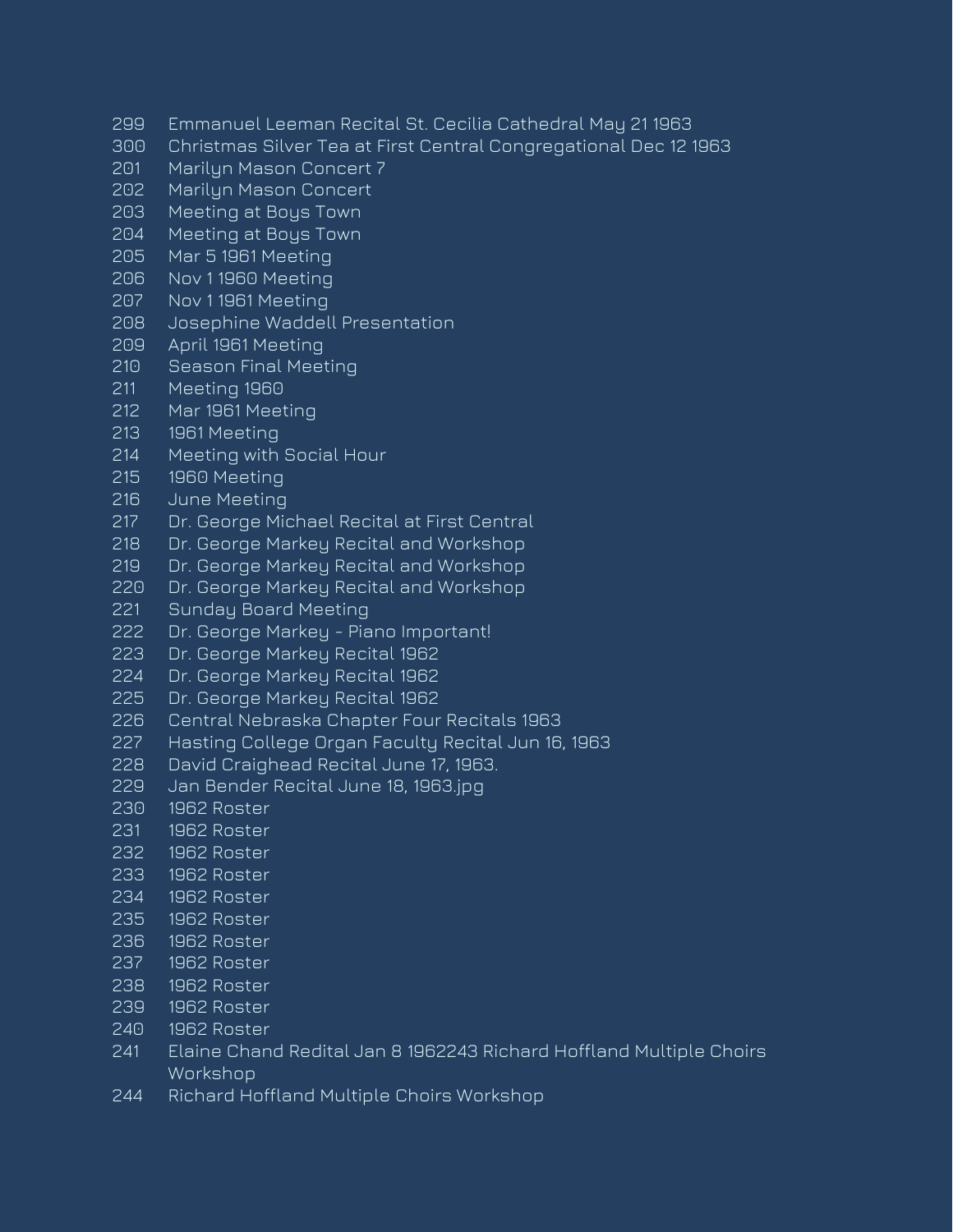245 Central Nebraska Regional Convention 1963 246 Central Nebraska Regional Convention 1963 247 Central Nebraska Regional Convention 1963 248 Central Nebraska Regional Convention 1963 249 Central Nebraska Regional Convention 1963 250 Central Nebraska Regional Convention 1963 251 Central Nebraska Regional Convention 1963 252 Central Nebraska Regional Convention 1963 253 Central Nebraska Regional Convention 1963 254 Central Nebraska Regional Convention 1963 255 Central Nebraska Regional Convention 1963 256 Central Nebraska Regional Convention 1963 257 Central Nebraska Regional Convention 1963 258 Central Nebraska Regional Convention 1963 259 Central Nebraska Regional Convention 1963 260 Central Nebraska Regional Convention 1963 261 Central Nebraska Regional Convention 1963 262 Central Nebraska Regional Convention 1963 263 Central Nebraska Regional Convention 1963 264 Central Nebraska Regional Convention 1963 265 Meeting at Elmwood Park265 Meeting at Elmwood Park 266 Wayne Kallstrom Recital 267 Final Meeting Warren and Margaret Scharf Recital 268 Board Meeting 269 Board Meeting 270 Final Meeting Warren and Margaret Scharf Recital 271 Final Meeting Warren and Margaret 272 Organ and Christmas Music Program 273 Frank Greeen Program 274 Bach Liturgical Year Program 275 St. Olaf Choir Concert in Fremont, NE276 Omaha Meetings in Diapason 1962 277 Omaha Meetings in Diapason 1962 278 Dr. Clarence Dicksonson Article Diapason 1963 279 Vesta Dobson Elected Dean 1961 280 Dr. Warren Scharf Recital Jun 1962 281 Meeting on Electronic Organs 282 Diapason Article Trinity Lutheran New Organ 283 Trinity Lutheran Church Organ Dedication 284 Trinity Lutheran Church Organ Dedication 285 Noyes Bartholomew Home Organ Article 285 Noyes Bartholomew Home Organ Program 286 Trinity Lutheran New Organ Program 287 Trinity Lutheran Church Organ Dedication 288 Trinity Lutheran Youth Start Ogran Fund 289 September 1963 Guild Dinner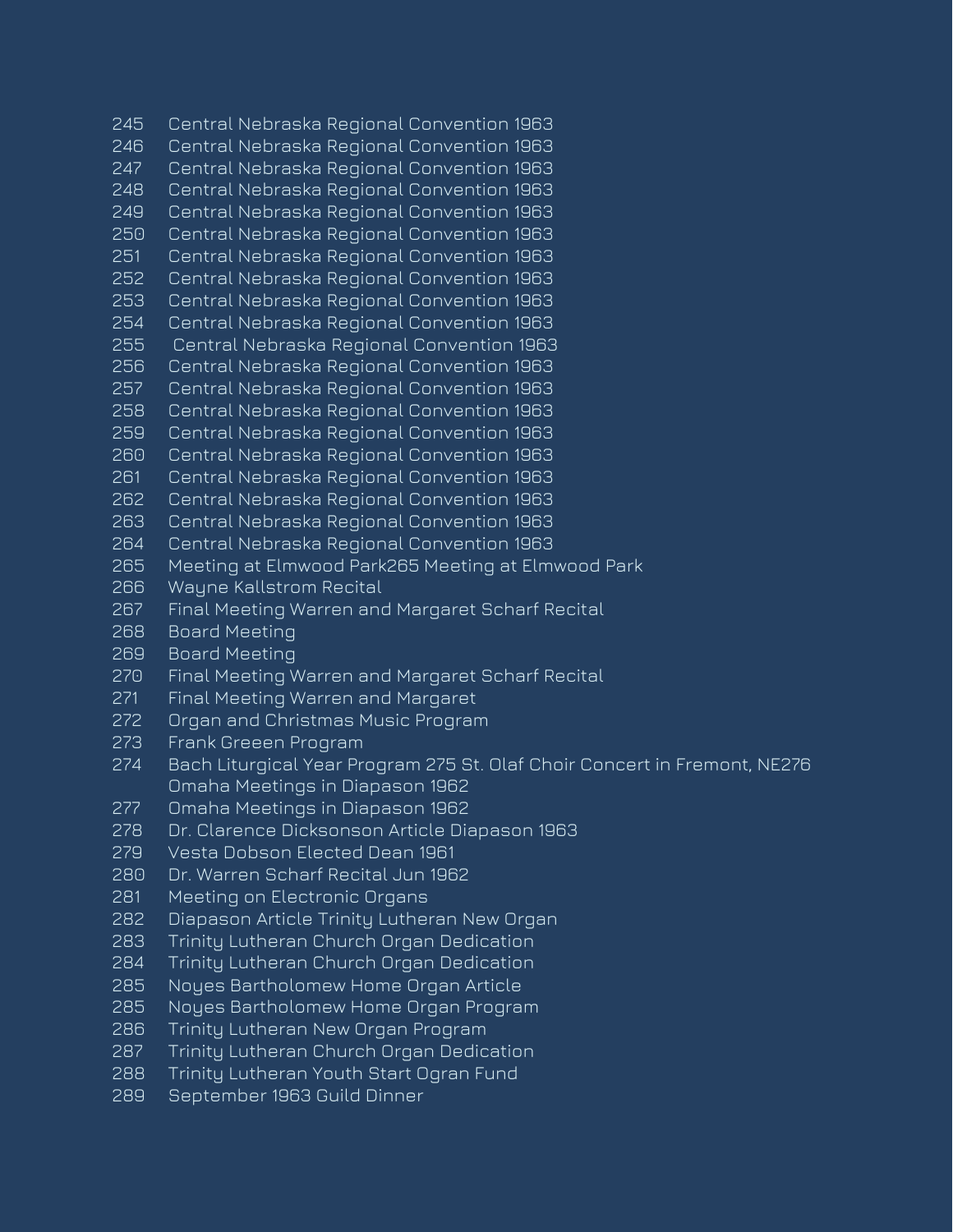- 290 Omaha Lincoln Joint Meeting
- 291 Music Appreciation Event
- 292 July 1963 Meeting at St. Cecilia
- 293 Omaha Meetings in the Diapason
- 294 Emanuel Leemans Recital at St. Cecilia
- 295 Emanuel Leemans Recital at St. Cecilia296 Central Lutheran Theological Seminary Fremont NE Concert at Kountze Jan 20, 1963297 Central Lutheran Theological Seminary Fremont NE Concert at Kountze Jan 20, 1963298 Omaha Lincoln Joint Meeting
- 299 Emmanuel Leeman Recital St. Cecilia Cathedral May 21 1963
- 300 Christmas Silver Tea at First Central Congregational Dec 12 1963
- 301 Sousa Style Article Nov 2, 1963
- 302 Arno Schoenstedt Recital First Lutheran Nov 3, 1963 303 Arno Schoenstedt Recital First Lutheran Nov 3, 1963 304 Arno Schoenstedt Recital First Lutheran Nov 3, 1963
- 304 Arno Schoenstedt Recital First Lutheran Nov 3, 1963
- 305 Arno Schoenstedt Recital First Lutheran Nov 3, 1963
- 306 Trinity Lutheran New Organ Article in the Diapason
- 307 Arno Schoenstedt Recital First Lutheran Nov 3, 1963
- 308 Arno Schoenstedt Recital First Lutheran Nov 3, 1963
- 309 Arno Schoenstedt Recital First Lutheran Nov 3, 1963310 Arno Schoenstedt Recital First Lutheran Nov 3, 1963
- 311 Cecil Neubecker Lenten Recital
- 312 Cecil Neubecker Lenten Recital
- 313 March 10, 1962 Chapter Meeting
- 314 Roger Wischmeier Recital
- 315 February 1964 Member Recitals
- 316 December 1963 Chapter Meeting317 Mrs. Stanley Chard Recital
- 318 October 1964 Chapter Meeting
- 319 Mrs. Stanley Chard Recital
- 320 Supplementary By-Laws
- 321 Supplementary By-Laws 324 George Johnson at Astro Theatre
- 325 Theatre Organ Article
- 326 Mrs. Howard Rushton First Methodist 327 Roger B.Arnold Lecture 1964
- 328 February 1965 Chapter Meeting
- 329 First Christian Church New Organ
- 330 1964 Chapter Meeting
- 331 October 1964 Chapter Meeting
- 331 October 1964 Chapter Meeting
- 332 Roger B. Arnold Pitman Windchest Diagram
- 334 Wilma Jensen Recital 1964
- 335 Wilma Jensen Recital 1964
- 336 Wilma Jensen Recital 1964
- 337 Wilma Jensen Recital 1964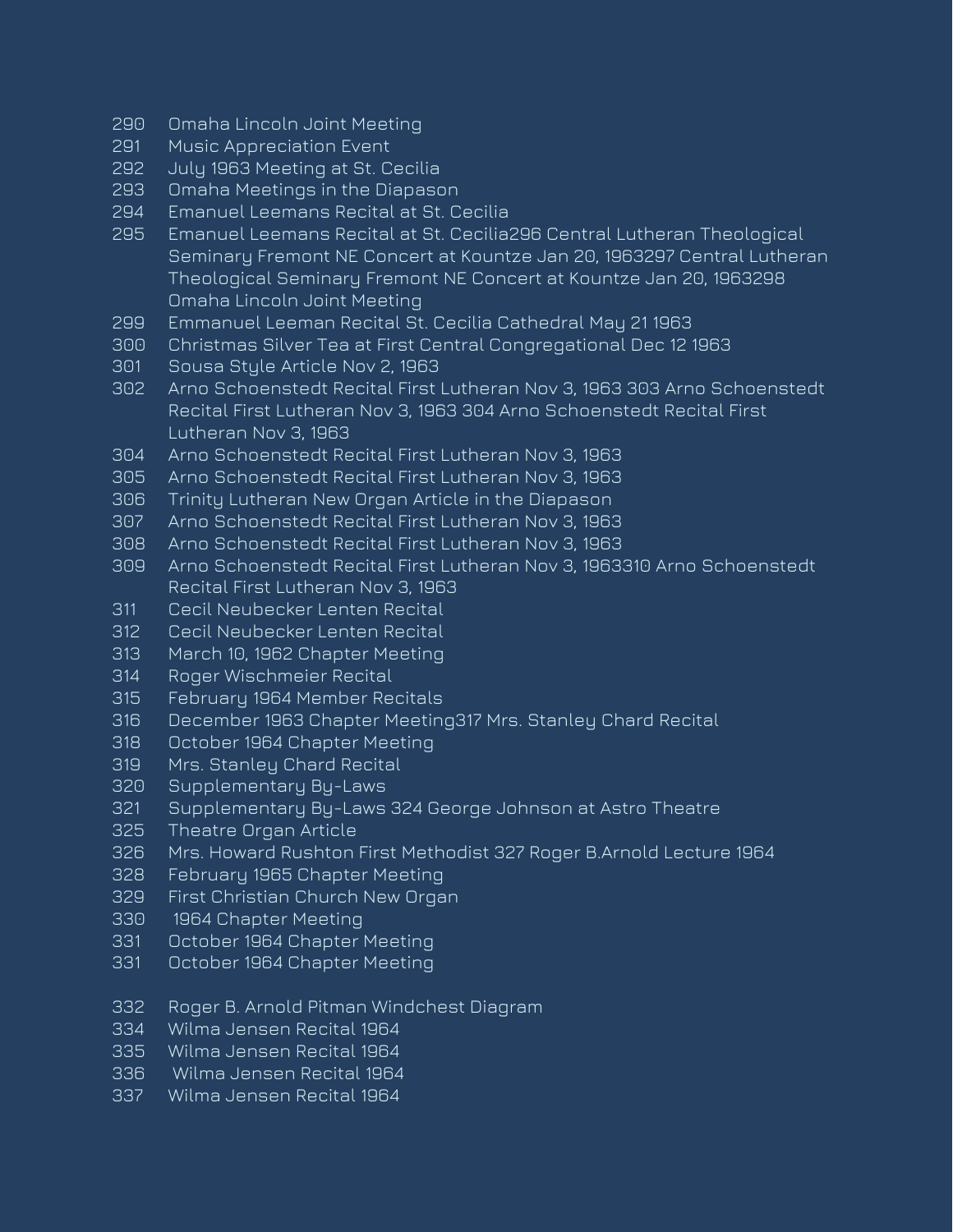338 Wilma Jensen Recital 1964 339 Omaha Chapter Student Program May 3, 1964 340 Omaha Chapter Student Program May 3, 1964 341 Omaha Chapter Student Program May 3, 1964 342 Omaha Chapter Student Program May 3, 1964 343 Omaha Chapter Student Program May 3, 1964 344 1964 Ballot 345 1964-1965 Chapter Roster 346 1964-1965 Chapter Roster 347 1964-1965 Chapter Roster 348 1964-1965 Chapter Roster 349 1964-1965 Chapter Roster 350 1964-1965 Chapter Roster 351 1964-1965 Chapter Roster 352 1964-1965 Chapter Roster 353 1964-1965 Chapter Roster 354 1964-1965 Chapter Roster 355 1964-1965 Chapter Roster 356 1964-1965 Chapter Roster 357 1964-1965 Chapter Roster 358 1964-1965 Chapter Roster 359 1964-1965 Chapter Roster 360 1964-1965 Chapter Roster 361 1964 Installation of Officers 362 1964 Installation of Officers 363 Diapason 1964 Article 364 Everett Hilty 1964 Chapter Meeting 365 Vesta Dobson Postcard 367 1964 Service Of Installation 368 1964 Service Of Installation 369 1964 Service Of Installation 370 1964 Service Of Installation 371 All Saints Organ Dedication 372 All Saints Organ Dedication 373 All Saints Organ Dedication 374 January 25 1964 Chapter Meeting with Hugh Rangle 375 February 1965 Chapter Meeting 376 October 1964 Chapter Business Meeting and Choral Reading Session 377 October 1964 Chapter Meeting 378 David Craighead Recital 1964 379 David Craighead Recital 1964 380 David Craighead Recital 1964 381 David Craighead Recital 1964 382 David Craighead Recital 1964 383 1965 Chapter Meeting 383 1965 Chapter Meeting